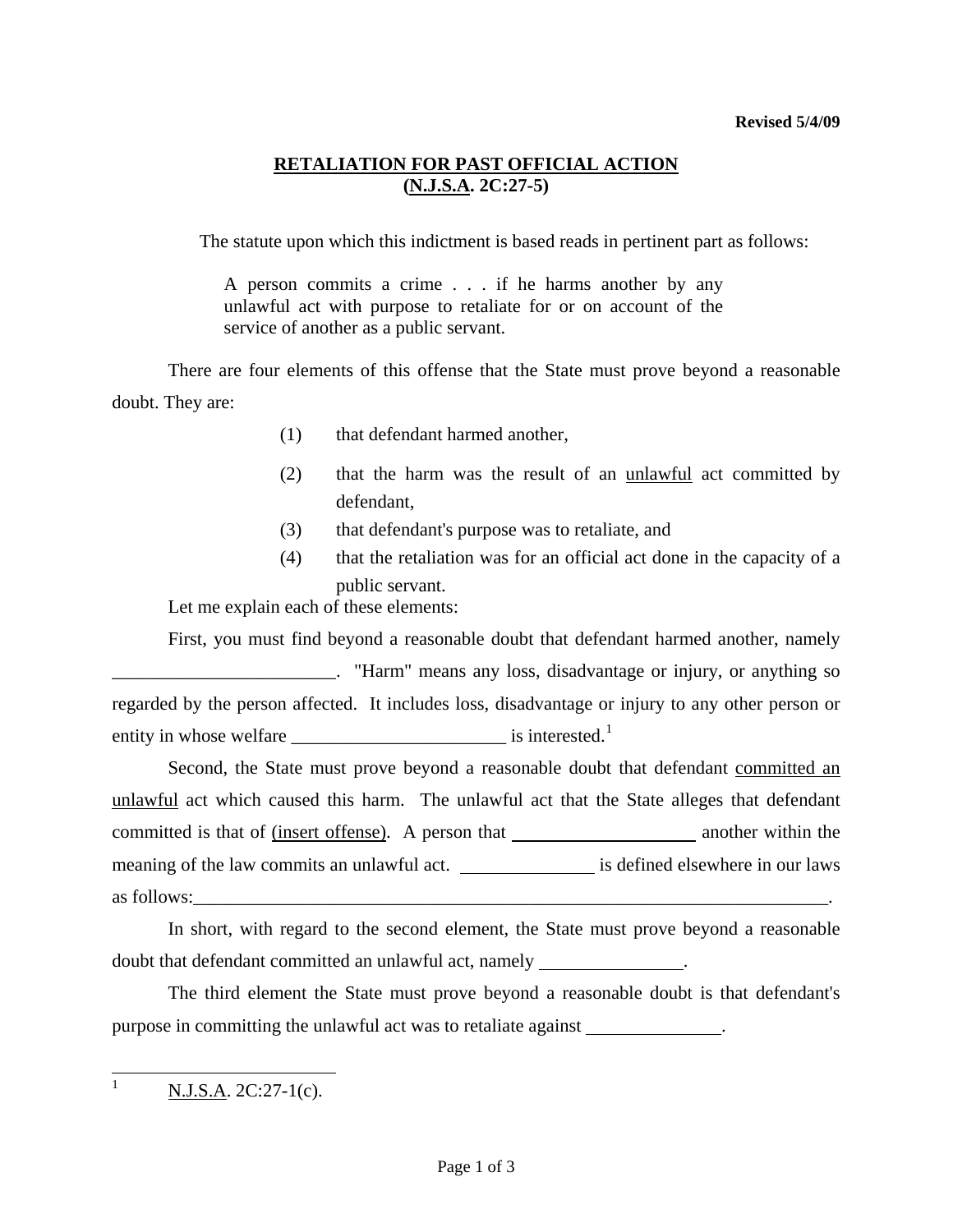## **RETALIATION FOR PAST OFFICIAL ACTION (N.J.S.A. 2C:27-5)**

\_\_\_\_\_\_\_\_\_\_\_\_\_\_\_\_\_\_\_\_\_\_\_\_.

 A person acts purposely with respect to the nature of his/her conduct or a result thereof if it is his/her conscious object to engage in conduct of that nature or to cause such a result. A person acts purposely with respect to attendant circumstances if he/she is aware of the existence of such circumstances or he/she believes or hopes that they exist. That is he/she means to do what he/she does. "With purpose," "designed," "with design," or equivalent terms have the same meaning. Purpose is a state of mind that cannot be seen and can only be determined by inference from conduct, words or acts. Therefore, it is not necessary that the State produce witnesses to testify that a defendant said that he/she purposely did something. His/Her purpose may be gathered from his/her acts and conduct, from all that he/she said and did at the particular time and place, and from all the surrounding circumstances reflected in the testimony [and adduced at trial].

 Retaliation means to "pay back" or "get even" with another by inflicting harm on the person for something that person did or is perceived to have done previously to the actor.

 The fourth element the State must prove beyond a reasonable doubt is that the retaliation was for a past official action done by a public official.

The State alleges that the prior action for which it claims defendant was retaliating was

may be considered by you as an official action. "Public servant" means any officer or employee of government.<sup>[2](#page-0-0)</sup> The State claims that was acting as when (he/she) .

To recap, the State must prove beyond a reasonable doubt:

- (1) that defendant harmed another,
- (2) that the harm was the result of an unlawful act committed by defendant,
- (3) that defendant's purpose was to retaliate, and
- (4) that the retaliation was for an official act done in the capacity of a public servant.

 If you find that the State has proven each and every one of these elements beyond a reasonable doubt, you must find defendant guilty.

 $\overline{2}$ See N.J.S.A.  $2C:27-1(g)$  for complete definition.